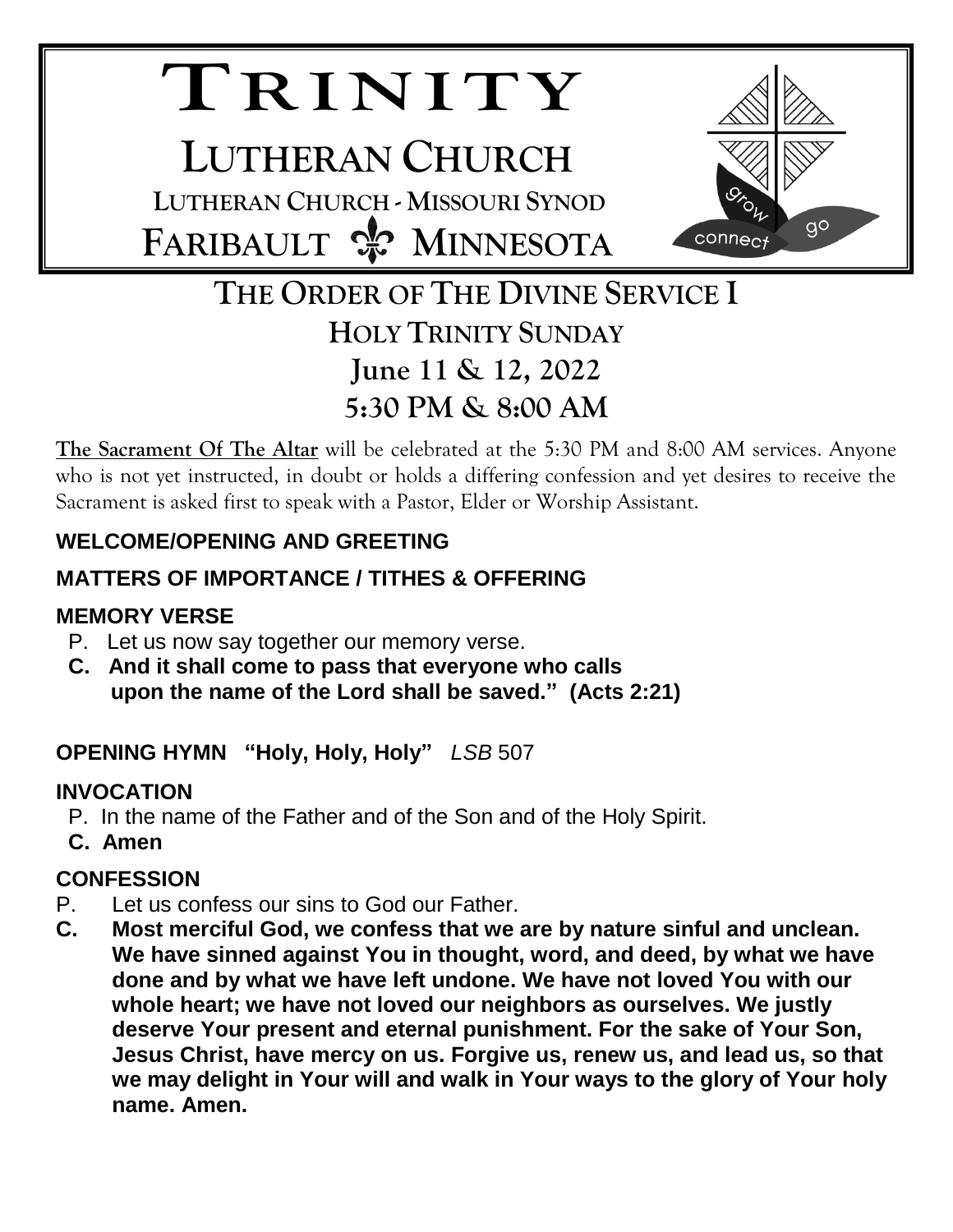## **ABSOLUTION**

- P. People of God, I have good news for you! Know with joy that upon this your confession, I, by virtue of my office, as a called and ordained servant of the Word, announce the grace of God unto all of you, and in the stead and by the command of my Lord Jesus Christ I forgive you all your sins in the name of the Father and of the Son and of the Holy Spirit.
- **C. Amen.**

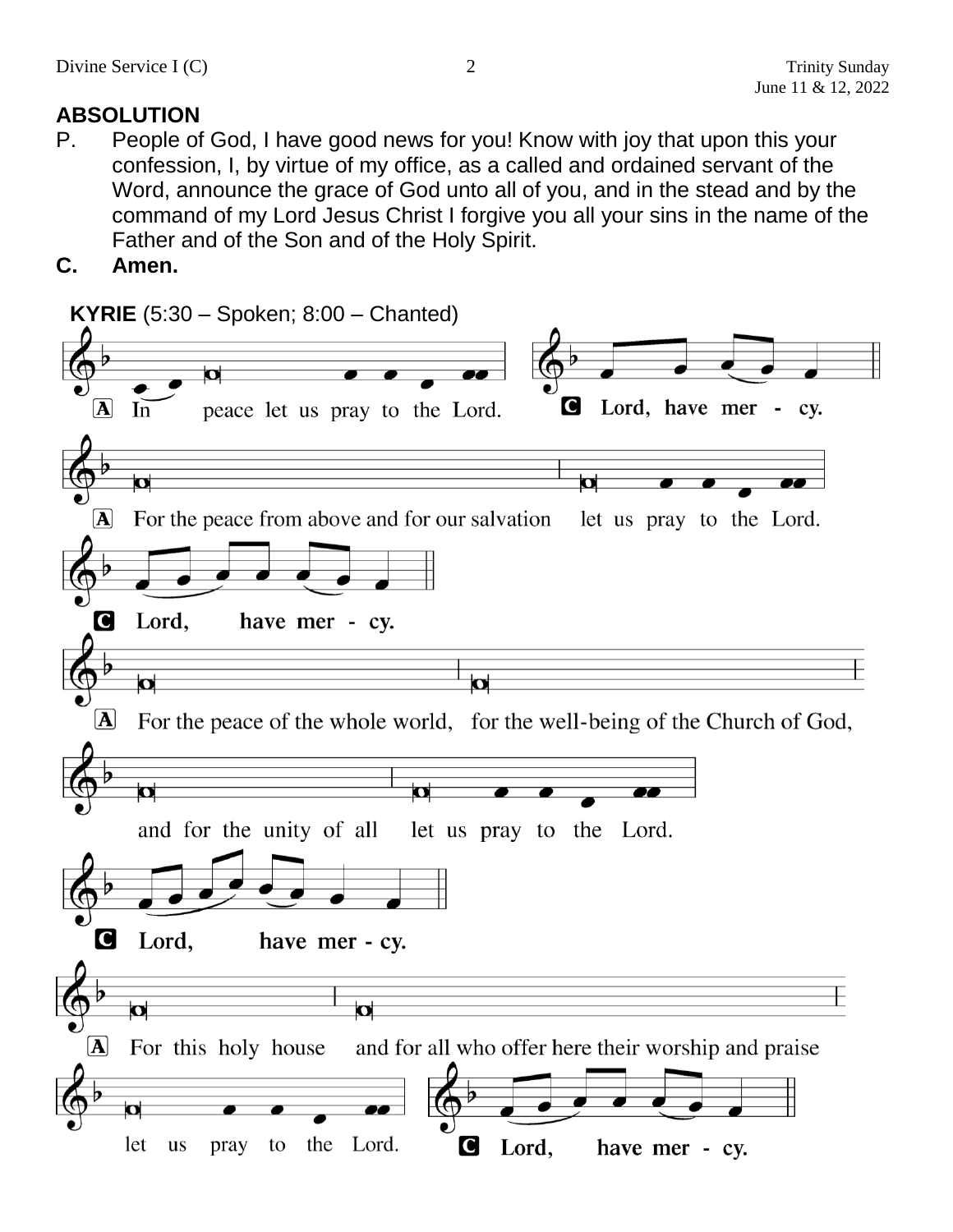

3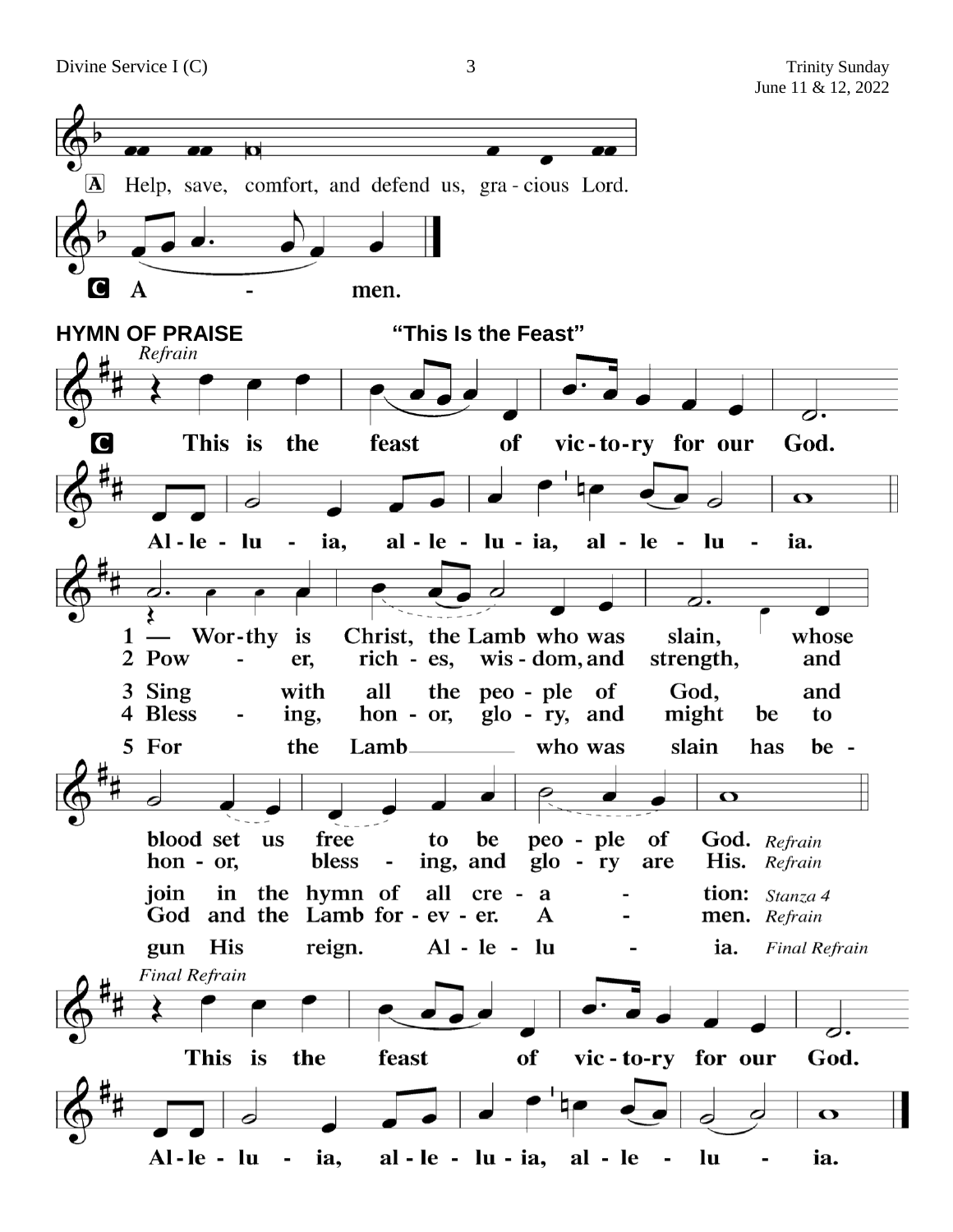### **FIRST READING Proverbs 8:1-4, 22-31**

<sup>1</sup>Does not wisdom call? Does not understanding raise her voice?

 $2$ On the heights beside the way,

at the crossroads she takes her stand;  $3$ beside the gates in front of the town,

at the entrance of the portals she cries aloud:

<sup>4</sup>"To you, O men, I call,

and my cry is to the children of man. <sup>22</sup>"The LORD possessed me at the

beginning of his work,

the first of his acts of old.

 $23$ Ages ago I was set up,

at the first, before the beginning of the earth.

<sup>24</sup>When there were no depths I was brought forth,

when there were no springs abounding with water.

<sup>25</sup>Before the mountains had been shaped,

before the hills, I was brought forth,  $26$ before he had made the earth with its fields,

## **SECOND READING Acts 2:14a, 22-36**

<sup>14</sup>But Peter, standing with the eleven, lifted up his voice and addressed them,

<sup>22</sup>"Men of Israel, hear these words: Jesus of Nazareth, a man attested to you by God with mighty works and wonders and signs that God did through him in your midst, as you yourselves know— $23$ this Jesus, delivered up according to the definite plan and foreknowledge of God, you crucified and killed by the hands of lawless men.

<sup>24</sup>God raised him up, loosing the pangs of death, because it was not possible for him to be held by it. <sup>25</sup>For David says concerning him,

or the first of the dust of the world.

<sup>27</sup>When he established the heavens, I was there;

when he drew a circle on the face of the deep,

 $28$ when he made firm the skies above, when he established the fountains of the deep,

 $29$ when he assigned to the sea its limit, so that the waters might not transgress his command,

when he marked out the foundations of the earth,

 $30$ <sup>30</sup>then I was beside him, like a master workman,

and I was daily his delight, rejoicing before him always,

<sup>31</sup>rejoicing in his inhabited world and delighting in the children of man."

- P. This is the Word of the Lord
- **C. Thanks be to God.**
- "'I saw the Lord always before me, for he is at my right hand that I may not be shaken;

<sup>26</sup>therefore my heart was glad, and my tongue rejoiced;

my flesh also will dwell in hope. <sup>27</sup>For you will not abandon my soul to Hades, or let your Holy One see corruption.

<sup>28</sup>You have made known to me the paths of life; you will make me full of gladness with your presence.'

 $29^{\circ}$ Brothers, I may say to you with confidence about the patriarch David *(continued…)*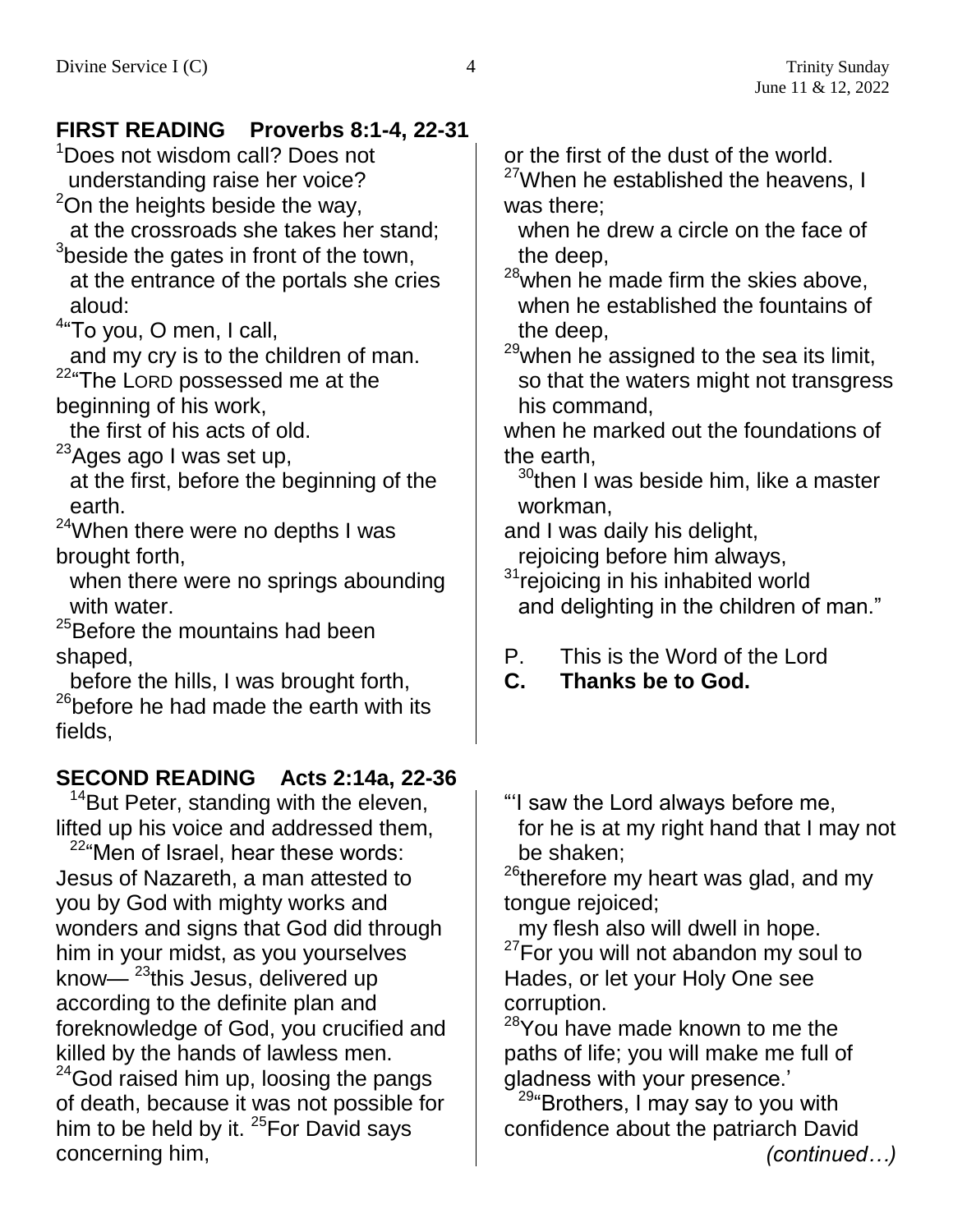that he both died and was buried, and his tomb is with us to this day.  $30$ Being therefore a prophet, and knowing that God had sworn with an oath to him that he would set one of his descendants on his throne,  $31$ he foresaw and spoke about the resurrection of the Christ, that he was not abandoned to Hades, nor did his flesh see corruption. <sup>32</sup>This Jesus God raised up, and of that we all are witnesses. <sup>33</sup>Being therefore exalted at the right hand of God, and having received from the Father the promise of the Holy Spirit, he has poured out this

that you yourselves are seeing and hearing. <sup>34</sup>For David did not ascend into the heavens, but he himself says, "'The Lord said to my Lord,

Sit at my right hand, <sup>35</sup>until I make your enemies your footstool.'

<sup>36</sup>Let all the house of Israel therefore know for certain that God has made him both Lord and Christ, this Jesus whom you crucified."

P. This is the Word of the Lord

**C. Thanks be to God.**

**(5:30 ONLY)** "Jesus Loves Me" & "Do Lord" ~*Duet, Lisa and Emma Olson*



## **GOSPEL READING John 8:48-59**

P. The Holy Gospel according to St. John from the eighth chapter.

## **C. Glory to You, O Lord.**

<sup>48</sup>The Jews answered him, "Are we not right in saying that you are a Samaritan and have a demon?" <sup>49</sup>Jesus answered, "I do not have a demon, but I honor my Father, and you dishonor me. <sup>50</sup>Yet I do not seek my own glory; there is One who seeks it, and he is the judge. <sup>51</sup>Truly, truly, I say to you, if anyone keeps my word, he will never see death." <sup>52</sup>The Jews said to him, "Now we know that you have a demon! Abraham died, as did the prophets, yet you say, 'If anyone keeps my word, he will never

taste death.' <sup>53</sup>Are you greater than our father Abraham, who died? And the prophets died! Who do you make yourself out to be?" <sup>54</sup>Jesus answered, "If I glorify myself, my glory is nothing. It is my Father who glorifies me, of whom you say, 'He is our God.' <sup>55</sup>But you have not known him. I know him. If I were to say that I do not know him, I would be a liar like you, but I do know him and I keep his word. <sup>56</sup> Your father Abraham rejoiced that he would see my day. He saw it and was glad." *(continued…)*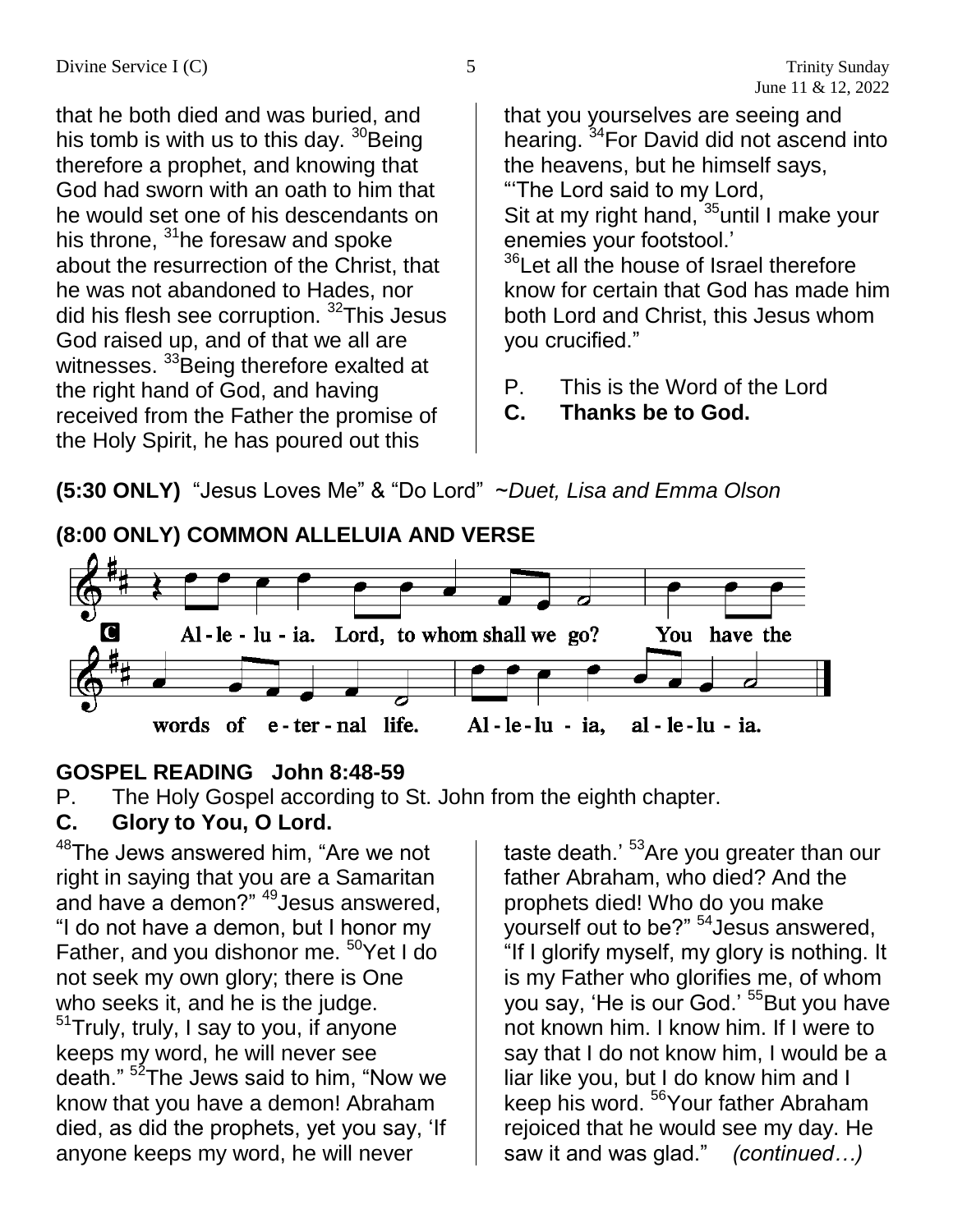<sup>57</sup>So the Jews said to him, "You are not yet fifty years old, and have you seen Abraham?" <sup>58</sup>Jesus said to them, "Truly, truly, I say to you, before Abraham was, I am." <sup>59</sup>So they picked up stones to throw at him, but Jesus hid himself and went out of the temple.

- P. This is the Gospel of the Lord.
- **C. Praise to You, O Christ.**

#### **APOSTLES' CREED**

**C. I believe in God, the Father Almighty, maker of heaven and earth. And in Jesus Christ, His only Son, our Lord, who was conceived by the Holy Spirit, born of the virgin Mary, suffered under Pontius Pilate, was crucified, died and was buried. He descended into hell. The third day He rose again from the dead. He ascended into heaven and sits at the right hand of God the Father Almighty. From thence He will come to judge the living and the dead. I believe in the Holy Spirit, the holy Christian Church, the communion of saints, the forgiveness of sins, the resurrection of the body, and the life everlasting. Amen.**

#### **(8:00 ONLY) CHILDREN'S MESSAGE**

**SERMON HYMN "We All Believe in One True God"** *LSB* 953

## **SERMON "WE BELIEVE IN ONE GOD IN THREE PERSONS"**

*The Rev. Paul Rieger*

#### **PRAYERS OF THE CHURCH**

#### **LORD'S PRAYER**

**C. Our Father Who art in heaven, hallowed be Thy name, Thy kingdom come, Thy will be done on earth as it is in heaven. Give us this day our daily bread; and forgive us our trespasses as we forgive those who trespass against us; and lead us not into temptation, but deliver us from evil. For Thine is the kingdom and the power and the glory forever and ever. Amen**

#### **SERVICE OF THE SACRAMENT**

- P. The Lord be with you.
- **C. And also with you.**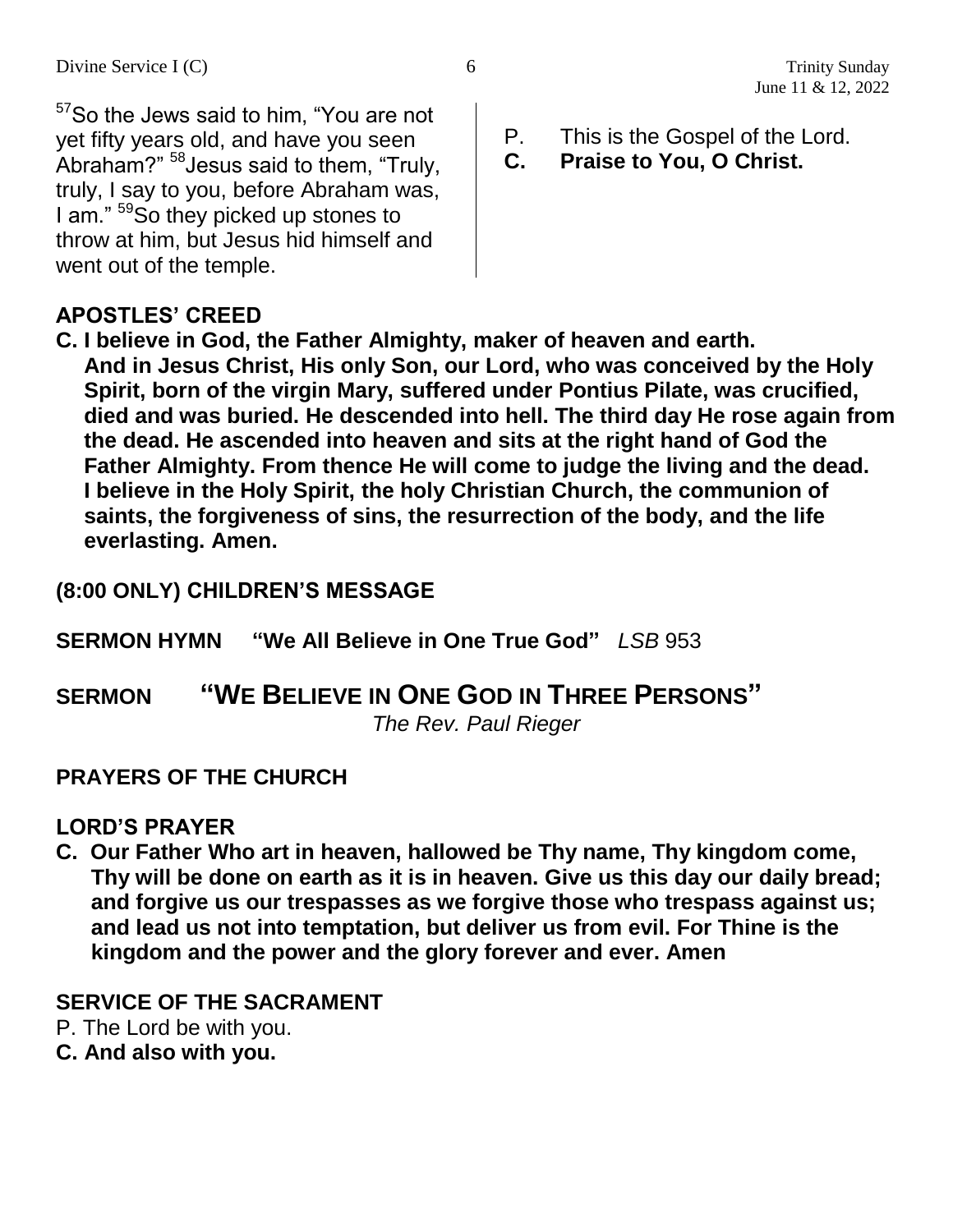P: Together we celebrate the Lord's Supper, confident that we receive Jesus' body and blood in, with, and under the bread and the wine. With it, we also receive the forgiveness of sins and a stronger bond to God and each other. Through this supper we confess and share in our faith with one another, trusting in Jesus' words for the forgiveness of our sins. As Holy Communion is a confession of our faith, we require that those who receive the Lord's Supper share in the beliefs that we hold. So, hear now the words of our Lord Jesus spoken at the time of the Last Supper:

*(Words of Institution spoken here)*

P. Do you believe that with the bread and the wine you are receiving the very body and blood of our Lord Jesus Christ?

#### **C. Yes, I believe.**

P. Do you believe that in this Supper you are receiving the very gifts and blessings that God freely gives which are the forgiveness of sins through Christ's death and resurrection, communion with Christ and each other, and the promise of eternal life?

**C. Yes, I believe.**

P. Welcome to the Table of the Lord. The peace of the Lord be with you always. **C. Amen.**

#### *Please be seated*

#### **COMMUNION HYMNS**

| "Soul, Adorn Yourself with Gladness" | LSB 636 |
|--------------------------------------|---------|
| "O Blessed, Holy Trinity"            | LSB 876 |

#### **DISMISSAL**

- P. The body and blood of our Lord Jesus Christ strengthen and preserve you in body and soul to life everlasting. Depart in peace.
- **C**. **Amen.**

#### **MEMORY VERSE FOR THE WEEK**

```
"Truly, truly, I say to you, if anyone keeps my word, he will never see death."
                     (John 8:51)
```
#### **BENEDICTION**

P. The Lord bless you and keep you.

The Lord make His face shine on you and be gracious to you.

The Lord look upon you with favor and give you peace.

In the name of the Father and of the Son and of the Holy Spirit.

**C. Amen.**